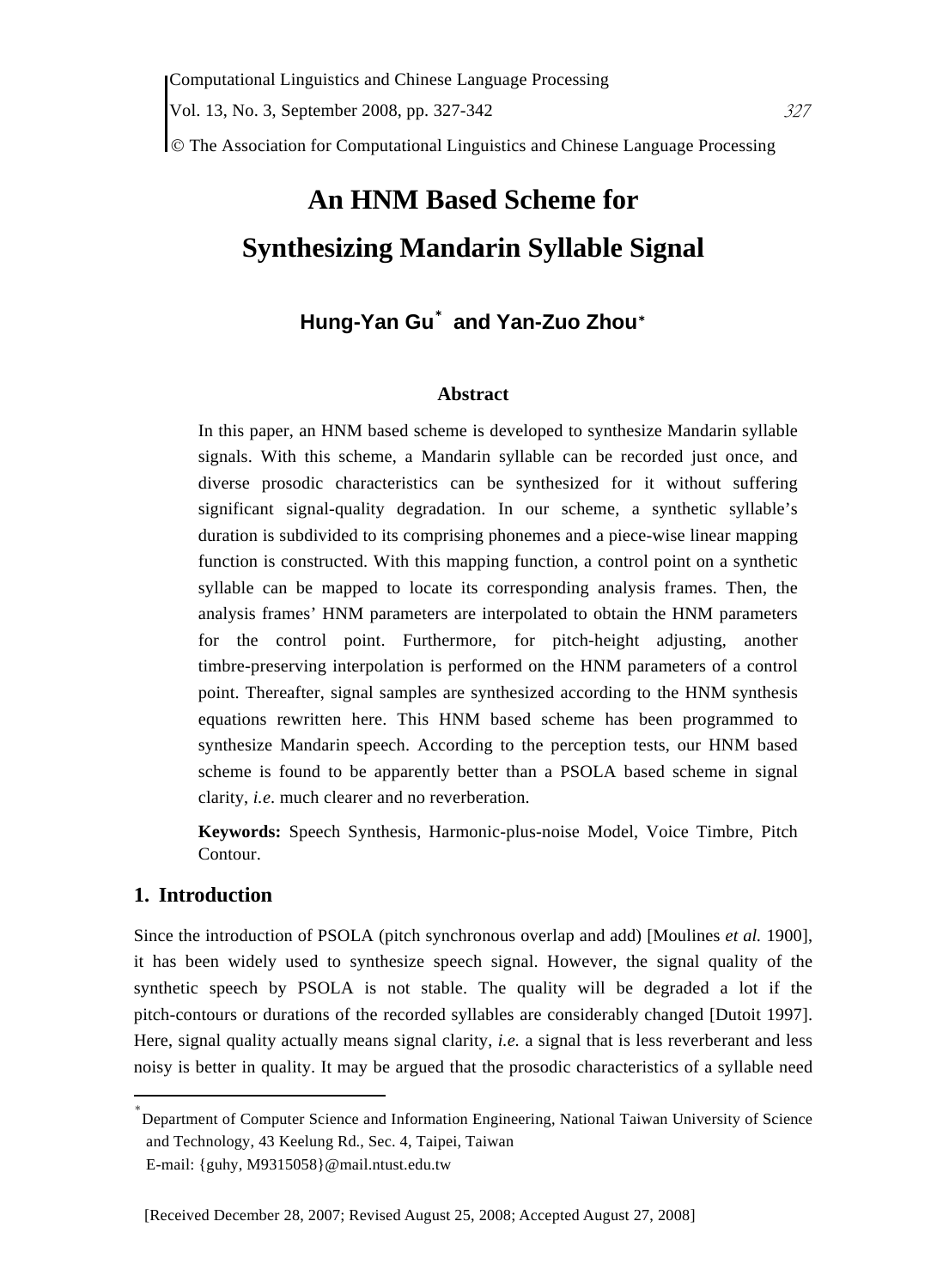only be slightly changed in a corpus-based approach [Chou 1999; Chang 2005]. This argument will hold only if a sufficiently large quantity of speech data is recorded and used. Otherwise, pitch contours between some adjacent syllables may not be smoothly connected and the speaking rate may not be kept constant within a synthetic sentence. Then, pitch-contours and durations will still need to be changed considerably. In addition, the potential for economically transferring a speech synthesis scheme from Mandarin to another language (*e.g*., Min-nan or Hakka) is an important consideration factor for us. Therefore, we tend not to adopt an expensive approach, such as corpus-based re-sequencing.

Mandarin is a tonal language, and the distinction of the five tones of Mandarin mainly relies on the height and shape of a syllable's pitch-contour. When a signal-model based approach is adopted, the pitch-contour and duration of a syllable inevitably needs considerable change. Thus, the synthesis method, PSOLA, will not be adequate for use, and another suitable technique should be found or developed. Recently, we have found that HNM (harmonic-plus-noise model) is a good base because it can be improved to synthesize Mandarin syllable signals with much higher signal quality.

HNM was proposed by Y. Stylianou to model speech signals to retain high signal quality after such processing as coding and synthesis [Stylianou 1996; Stylianou 2005]. It may be viewed as improving the sinusoidal model [Quatieri 2002] to better model the noise signal components in the higher frequency band of speech signal. In HNM, an MVF (maximum voiced frequency) detection method is provided to divide a speech frame's spectrum into lower and higher frequency parts. The lower-frequency part is modeled as a sum of harmonic partials as in sinusoidal model. In contrast, the higher-frequency part is modeled with a smoothed spectrum envelope that is represented with some cepstrum coefficients.

When applying HNM to synthesize Mandarin syllables, we find some issues that are not clearly explained or solved in the literature on HNM. The first issue (not clearly explained) is how to keep the timbre of synthetic syllables consistent, *i.e*. the timbre consistent issue. Note that we intend to record each of the 408 different Mandarin syllables just once then modify the height and shape of a recorded syllable's pitch-contour to that of a different tone's. When the pitch-contour of a syllable to be synthesized is given, the parameter values of the harmonic partials should be adjusted in a way that the timbre can be kept consistent. The second issue is how to determine the HNM parameter values for a control point [Dodge 1997; Moore 1990] placed at the synthetic time axis (of a synthetic syllable), *i.e.* the parameter determination issue. In speech synthesis, one must adjust a recorded syllable's duration to meet the duration requirement given by the prosodic parameter generation unit. When a control point at the synthetic time axis is mapped to a time point between two analysis frames of a recorded syllable, some method of interpolation is needed to determine the HNM parameter values for the control point. In addition, the third issue is how to warp the time axis of a synthetic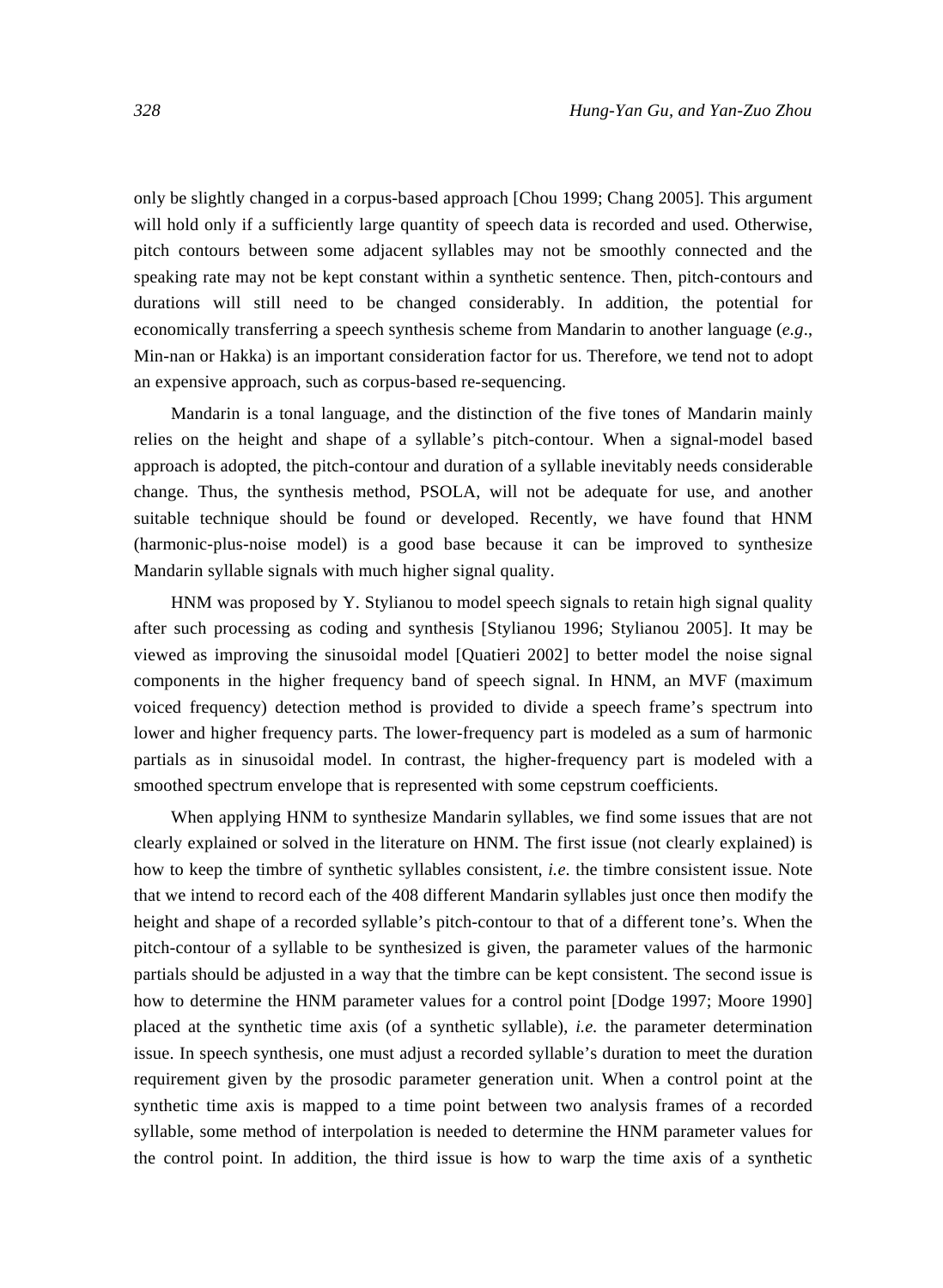syllable in order that more fluent syllables and sentences can be synthesized, *i.e*. the time warping issue. This issue is more relevant to speech synthesis than HNM. When a syllable's duration needs to be lengthened or shortened, a simple time warping method, *i.e*. linear warping, will usually result in lower perceived fluency.

In this paper, the three issues mentioned above are investigated, and equations for signal synthesis with HNM are rewritten in a clearer notation. In addition, a system based on the extensions and rewritten equations for HNM signal synthesis is developed to synthesize Mandarin syllable signal. The main processing flow of the system is drawn in Figure 1. When a syllable's signal is to be synthesized, its prosodic parameters' values are readily determined by the prosody unit. Hence, in the first block of Figure 1, a synthetic syllable's time length can be planned and subdivided to its comprising phonemes. For example, the syllable /man/ has three phonemes,  $/m/$ ,  $/a/$ , and  $/n/$ . Then, a piece-wise linear time mapping function is constructed to map the synthetic phonemes to their corresponding phonemes in the recorded syllables. In the second block of Figure 1, control points are uniformly placed on the synthetic time axis. Then, HNM parameters' values for each control point are determined. In the following blocks, three types of signals are classified and synthesized separately. Here, the signal of a short unvoiced syllable-initial is directly copied from the recorded to the synthesized. The signal of a long unvoiced syllable-initial is synthesized as noise signal components in HNM while the signals of voiced initial and syllable-final are synthesized as the sum of both the harmonic and noise signal components.



*Figure 1. Main processing flow of the HNM based syllable-signal synthesis scheme.*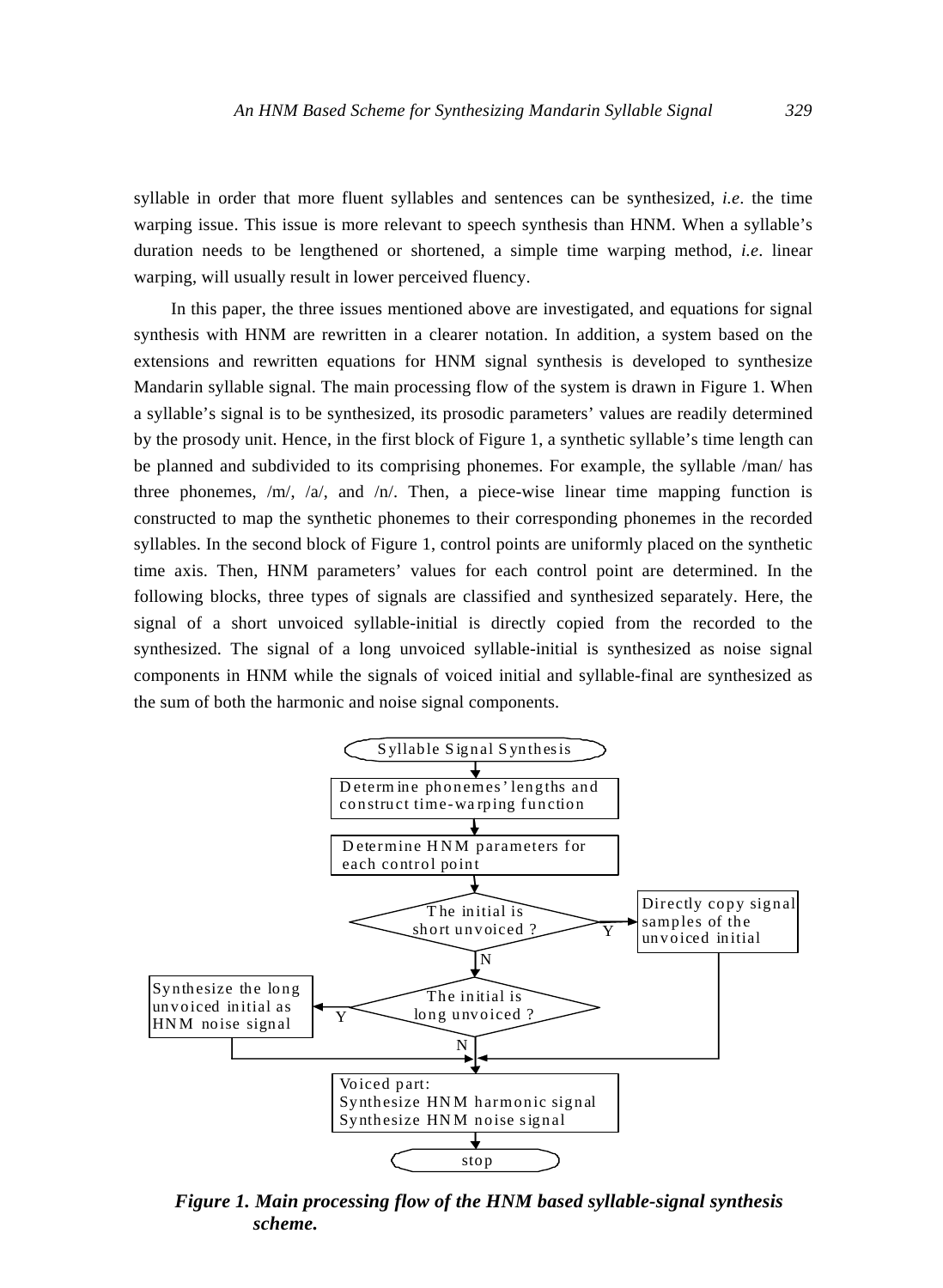# **2. Phoneme Duration Planning and Time Axis Mapping**

The issues of duration planning and time-axis mapping are not mentioned in the literature on HNM [Stylianou 1996; Stylianou 2005]. Mandarin syllables have the structure, *CxVCn*. The component, *Cx*, may be null, a voiced consonant, or an unvoiced consonant while the component, *Cn*, may be null or a nasal /n/ or /ng/. Also, the component, *V*, may be a vowel, diphthong, or triphthong. When  $C_x$  is an unvoiced consonant, we classify it as a short-unvoiced (*e.g*. /b/, not aspirated) or long-unvoiced (*e.g*. /p/, aspirated). For a short-unvoiced, its signal will be directly copied from the initial part of the recorded syllable to the initial part of the synthetic syllable. This processing is indicated in the block at the right side of Figure 1. However, for a long-unvoiced, its signal will be synthesized as the sum of noise signal components with HNM. This processing is indicated in the block at the left side of Figure 1. In addition,  $C_x$  is a voiced consonant or null, and it will be synthesized together with the syllable final,  $VC<sub>n</sub>$ , as the sum of both the harmonic and noise signal components.

When a syllable is started with a short-unvoiced consonant, *e.g*. /bau/, the time length of the consonant is planned as the corresponding consonant's length in the recorded syllable. In contrast, when started with a long-unvoiced consonant, the length of the consonant is planned by multiplying its original length with a factor, *Fu*. The value of *Fu* is first computed as the synthetic syllable's length divided by its corresponding recorded syllable's length. However, the value, *Fu*, is restricted to the range from 0.6 to 1.4, *i.e*. set to 1.4 when larger than 1.4 and set to 0.6 when smaller than 0.6. After the length of the unvoiced part, *Du*, is determined, the length of the voiced part, *Dv*, is apparently the synthetic syllable's length minus *Du*.

To plan the lengths of the phonemes within the voiced part, consider the example syllable,  $/man/$ . Suppose that in the recorded signal of  $/man/$ , the three phonemes,  $/m/$ ,  $/a/$ , and  $/n/$ , occupy *Rm*, *Ra*, and *Rn* seconds, respectively, and  $Rv = Rm + Ra + Rn$ . Also, suppose that *Dm*, *Da*, and *Dn* represent the time lengths of the three phonemes within the synthetic syllable, and  $Dv = Dm + Da + Dn$ . Note that  $Dm$  (or  $Rm$ ) is used here to denote the time length of the initial voiced consonant of a syllable, *Da* (or *Ra*) denotes the time length of the vowel nucleus, and *Dn* (or *Rn*) denotes the time length of the final nasal consonant. In this study, the values of *Dm*, *Da*, and *Dn* are planned according to an observation. That is, the consonant-to-vowel duration ratio,  $(Rm + Rn) / Rv$ , will become smaller when the syllable is uttered within a sentence instead of uttered in isolation. The planning procedure is as below.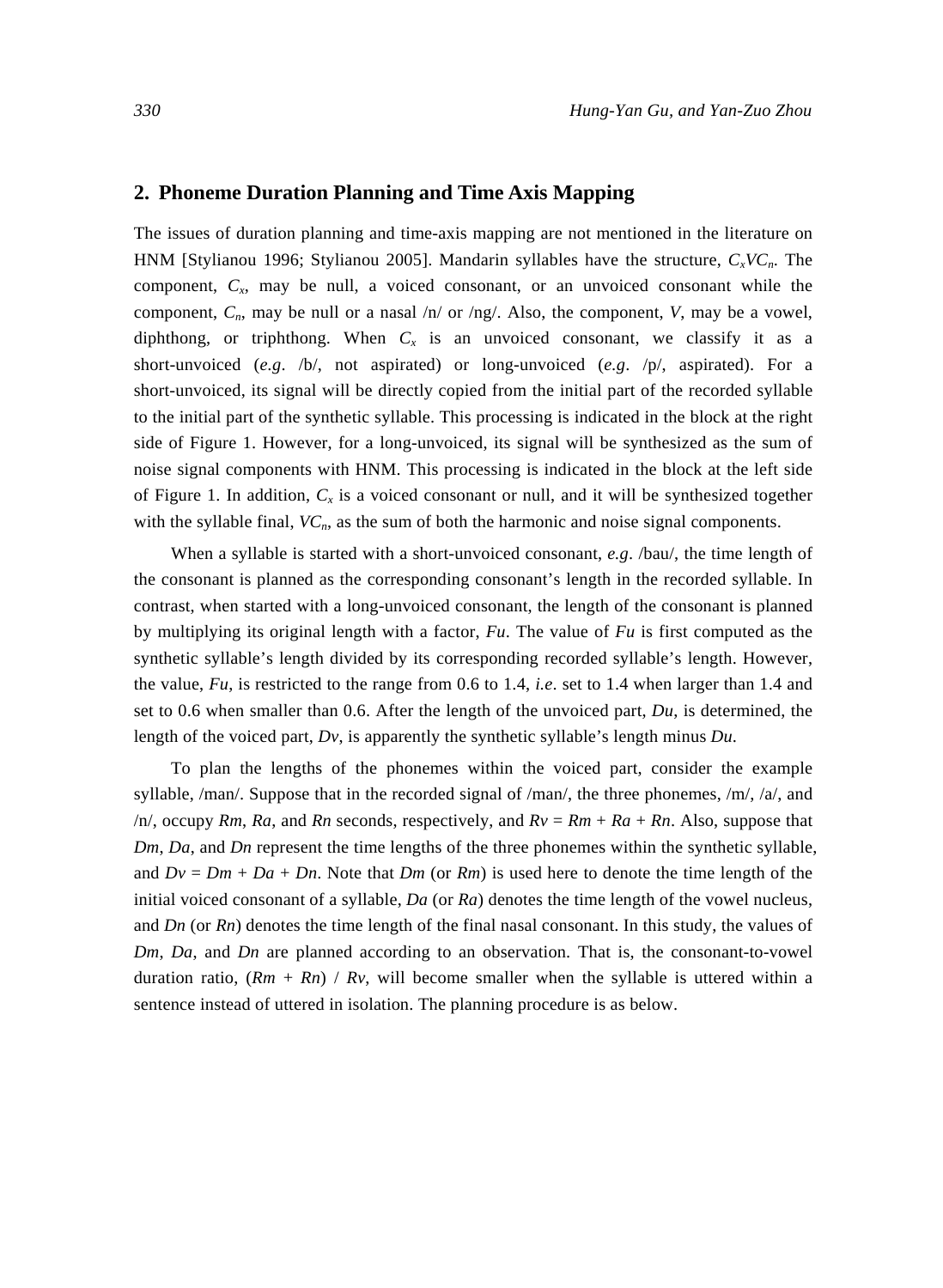```
r = 0.85while ( r >= 0.1 )
   Dm = (Rm/Rv) * r * DviDn = (Rn/Rv) * r * DviDa = Dv - Dm - Dn;if (Da > Dv*0.5) break;
   r = r - 0.05;
} 
Db = Dm + Dniif (Dm > 0 && Dm/Db < 0.35) { Dm = 0.35 * Db; Dn=Db-Dm;
if (Dn > 0 && Dn/Db < 0.35) { Dn = 0.35 *Db; Dm=Db-Dn; }
```
In this procedure, the value of *Dm* is planned by multiplying a duration reduction rate, *r*, with the time ratio  $(Rm / Rv)$  of its counterpart,  $Rm$ , in the recorded syllable. In the same way, the value of *Dn* is planned. By trying to decrease the value of *r* iteratively, the values of *Dm* and *Dn* are decreased gradually, and the value of *Da* finally becomes sufficiently large. As to the initial value of *r*, *i.e*. 0.85, and the vowel duration threshold, *i.e*. 0.5, they are set according to analyzing some real spoken sentences.

If the structure of a syllable is same as /san/ or /an/, *i.e.* without voiced initial consonant, then the values of *Rm* and *Dm* can be set to zero directly. Similarly, if the structure of a syllable is the same /ma/, *i.e*. without an ending nasal, then the values of *Rn* and *Dn* can be set to zero directly. After the values of *Dm*, *Da*, and *Dn* are determined, a mapping function from the phonemes in the synthetic syllable to their corresponding phonemes in the recorded syllable can be established and used in the second block of Figure 1. The mapping function adopted here is as depicted in Figure 2. That is, it is a piece-wise linear function. Although a simple mapping function is adopted here, we think the fluency level of the synthetic speech can still be improved a lot. In the future, we will study the mapping problem between the source and synthetic syllables with a more systematic method.



*Figure 2. A piece-wise linear mapping function.*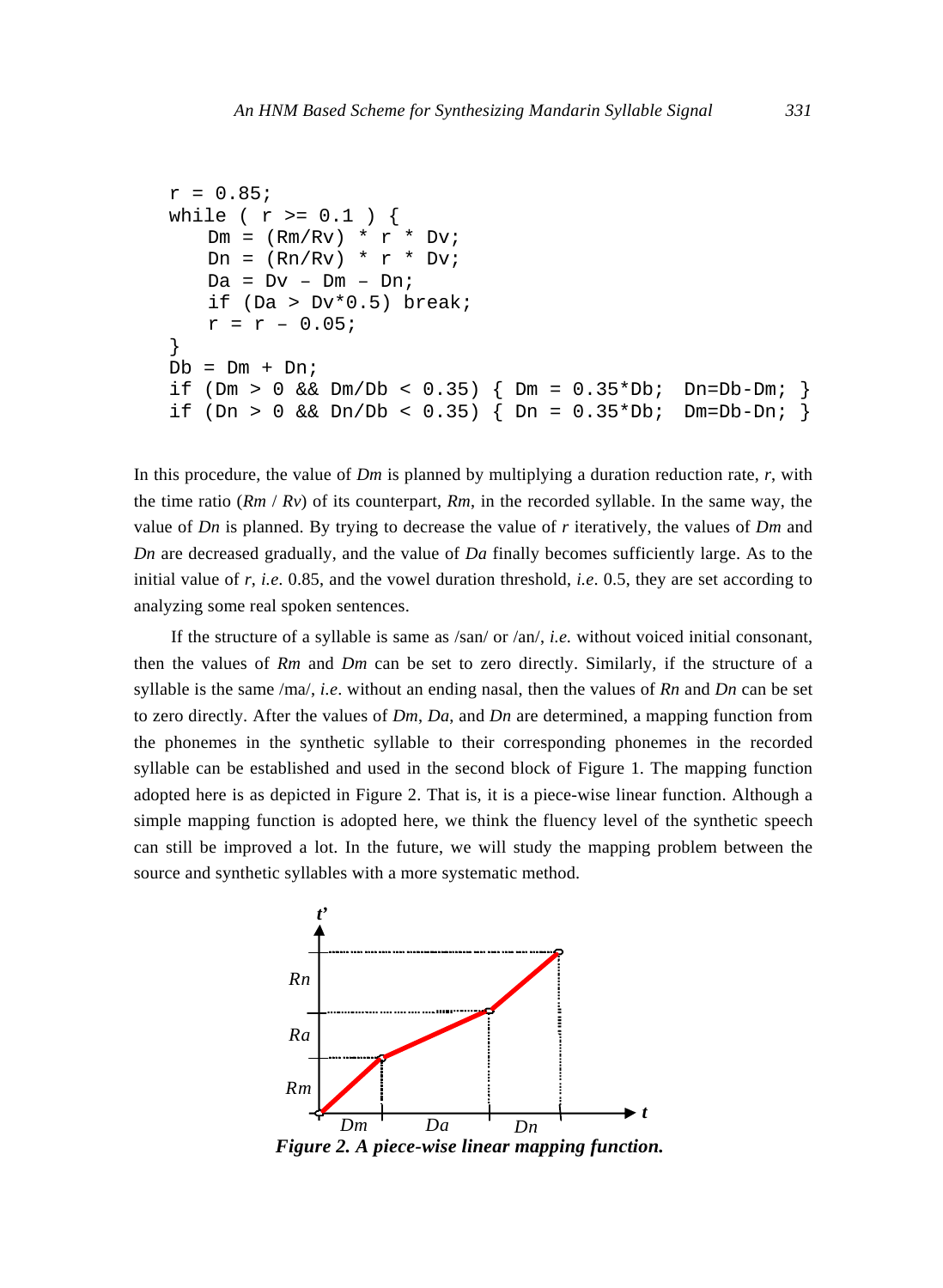# **3. Control Points and HNM Parameter Determination**

### **3.1 Control Point Placement**

In this paper, the source syllables are recorded at a sampling rate of 22,050Hz. In analyzing HNM parameters, frame size is set to 512 sample points (23.2ms), and frame shift is set to 256 sample points. However, in signal synthesis processing, the concept of a "control point" is adopted, which is commonly used in computer music synthesis [Dodge 1997; Moore 1990]. The term "control point" is used instead of "frame" because, in our scheme, the HNM parameters for a control point located at voiced part are obtained by interpolating the parameters from two corresponding analysis frames, *i.e*. not directly copying parameters from a frame into a control point (note that original HNM uses only direct copying). However, in synthesizing a long-unvoiced part, the HNM parameters of an analysis frame located at the unvoiced part are directly copied and used for a control point corresponding to it. These different manners of HNM parameter determination for voiced and long-unvoiced parts are illustrated in Figure 3.



From Figure 3, it can be seen that the number of control points in the synthetic unvoiced part is same as the number of analysis frames in the recorded unvoiced part. Hence, the time axis is simply linearly shortened or lengthened. However, in the synthetic voiced part, adjacent control points are always placed 100 sample points (4.5ms) apart. Thus, the number of control points depends on the time length planned. Here, a fixed pace, 100 sample points, is adopted because an accurate control of spectrum progressing within the synthetic voiced part is intended.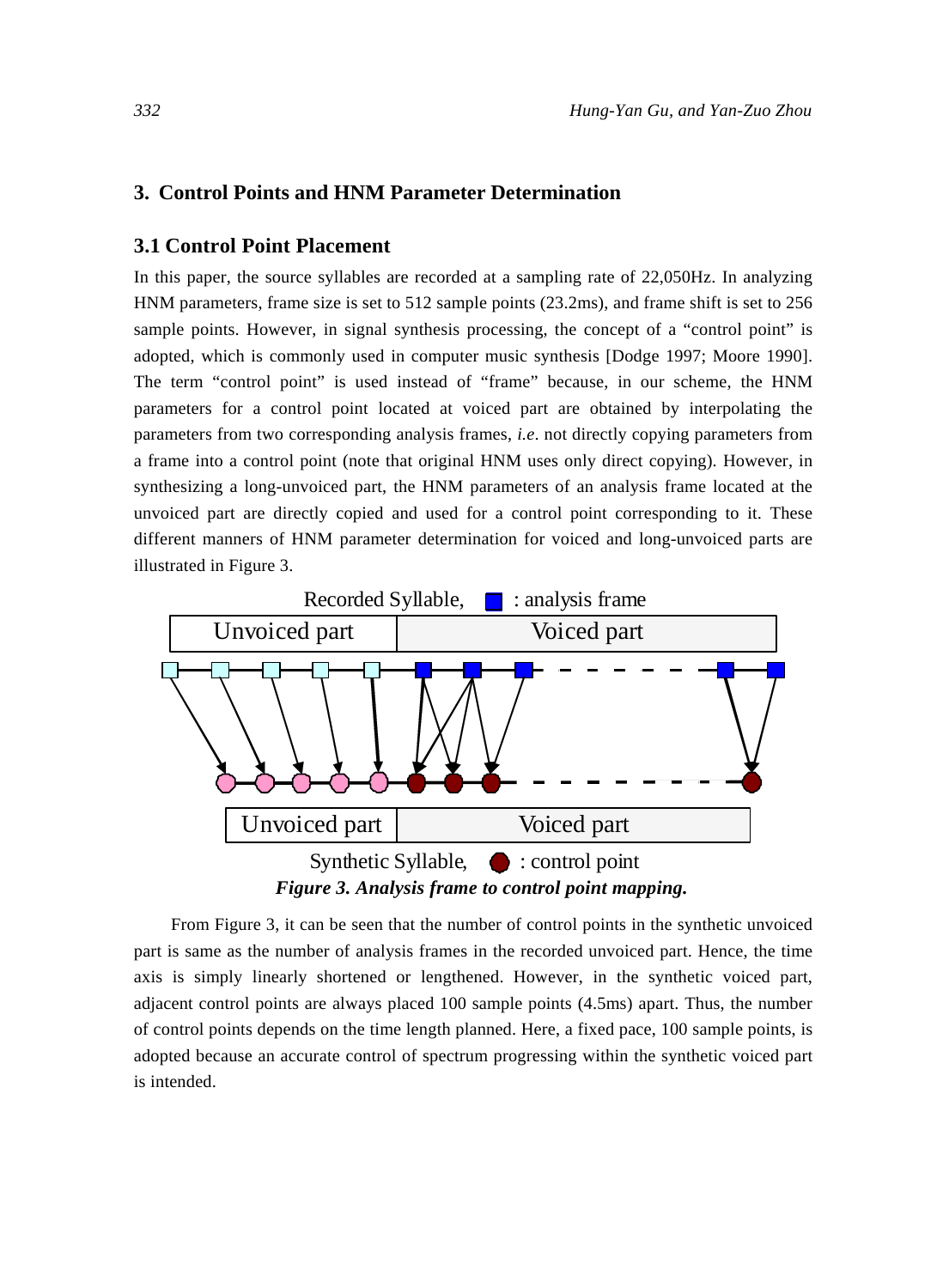#### **3.2 Pitch-original HNM Parameters**

To determine the HNM parameter values for a control point within the synthetic voiced part, the first step is to do time-position mapping according to the constructed mapping function as shown in Figure 2. Suppose the control point's time position,  $t_s$ , on the synthetic time axis is mapped to  $t_r$  on the recorded-syllable time axis. Then, we use the HNM parameters analyzed from the two frames numbered  $\lfloor t_r \rfloor$  and  $\lfloor t_r \rfloor +1$  to interpolate out HNM parameters for the control point. Currently, we do the interpolation in a linear way. That is:

$$
\overline{A}_i = (1 - w) \cdot A_i^n + w \cdot A_i^{n+1}, \quad n = \lfloor t_r \rfloor, \quad w = t_r - n \tag{1}
$$

$$
\overline{F}_i = (1 - w) \cdot F_i^n + w \cdot F_i^{n+1}
$$
\n<sup>(2)</sup>

$$
\overline{\theta_i} = w \cdot (\hat{\theta_i}^{n+1} - \theta_i^n) + \theta_i^n \tag{3}
$$

where  $A_i^n$ ,  $F_i^n$ , and  $\theta_i^n$  denote the amplitude, frequency, and phase of the *i*-th harmonic partial in the *n*-th analysis frame, and  $\overline{A}_i$ ,  $\overline{F}_i$ , and  $\overline{\theta}_i$  denote the amplitude, frequency, and phase of the *i*-th harmonic partial for the control point. Note that in Equation (3),  $\hat{\theta}_i^{n+1}$ represents the unwrapped phase of  $\theta_i^{n+1}$  versus  $\theta_i^n$ , i.e.  $\hat{\theta}_i^{n+1} = \text{puw}(\theta_i^{n+1}, \theta_i^n)$ . The phase  $\theta_i^{n+1}$  is unwrapped in order that the phase difference is within the range from  $-\pi$  to  $\pi$ . Here, our modified phase unwrapping is done as:

$$
\hat{\theta}_i^{n+1} = puw(\theta_i^{n+1}, \theta_i^n) = \theta_i^{n+1} - M \cdot 2\pi
$$
\n
$$
M = \left[ \frac{1}{2\pi} \left( \theta_i^{n+1} - \theta_i^n + \theta_c \right) \right], \ \theta_c = \begin{cases} \pi, & \text{if } \theta_i^{n+1} \ge \theta_i^n \\ -\pi, & \text{otherwise} \end{cases} \tag{4}
$$

In original HNM, the noise signal components are represented with 10 cepstrum coefficients. Therefore, for each control point, 10 cepstrum coefficients should be derived. Here, the cepstrum coefficients from the two mapped analysis frames are linearly interpolated to derive the cepstrum coefficients for the control point.

#### **3.3 Pitch-tuned HNM Parameters**

On a control point, after the parameters,  $\overline{A}_i$ ,  $\overline{F}_i$ , and  $\overline{\theta}_i$ , for pitch-original harmonic partials are computed, the parameters,  $\tilde{A}_k$ ,  $\tilde{F}_k$ , and  $\tilde{\theta}_k$ , for pitch-tuned harmonic partials should be computed next. Note that the pitch-height defined by  $\overline{F}_i$  is the original pitch predetermined in recording time. Thus, the pitch-height of a control point must be tuned in order to follow the pitch contour given by the prosody unit. For example, let the pitch defined by the harmonic frequencies,  $\overline{F}_i$ , be 100Hz, and a pitch-height of 150Hz is needed according to the assigned pitch-contour. Apparently, a simple tuning method is to set the values of  $\tilde{A}_k$ ,  $\tilde{F}_k$ , and  $\tilde{\theta}_k$  as  $\tilde{F}_k = \overline{F}_k \cdot 150/100$ ,  $\tilde{A}_k = \overline{A}_k$ , and  $\tilde{\theta}_k = \overline{\theta}_k$ . This is illustrated in Figure 4. From this figure, it can be seen that the pitch can indeed be tuned from 100Hz to 150Hz. However,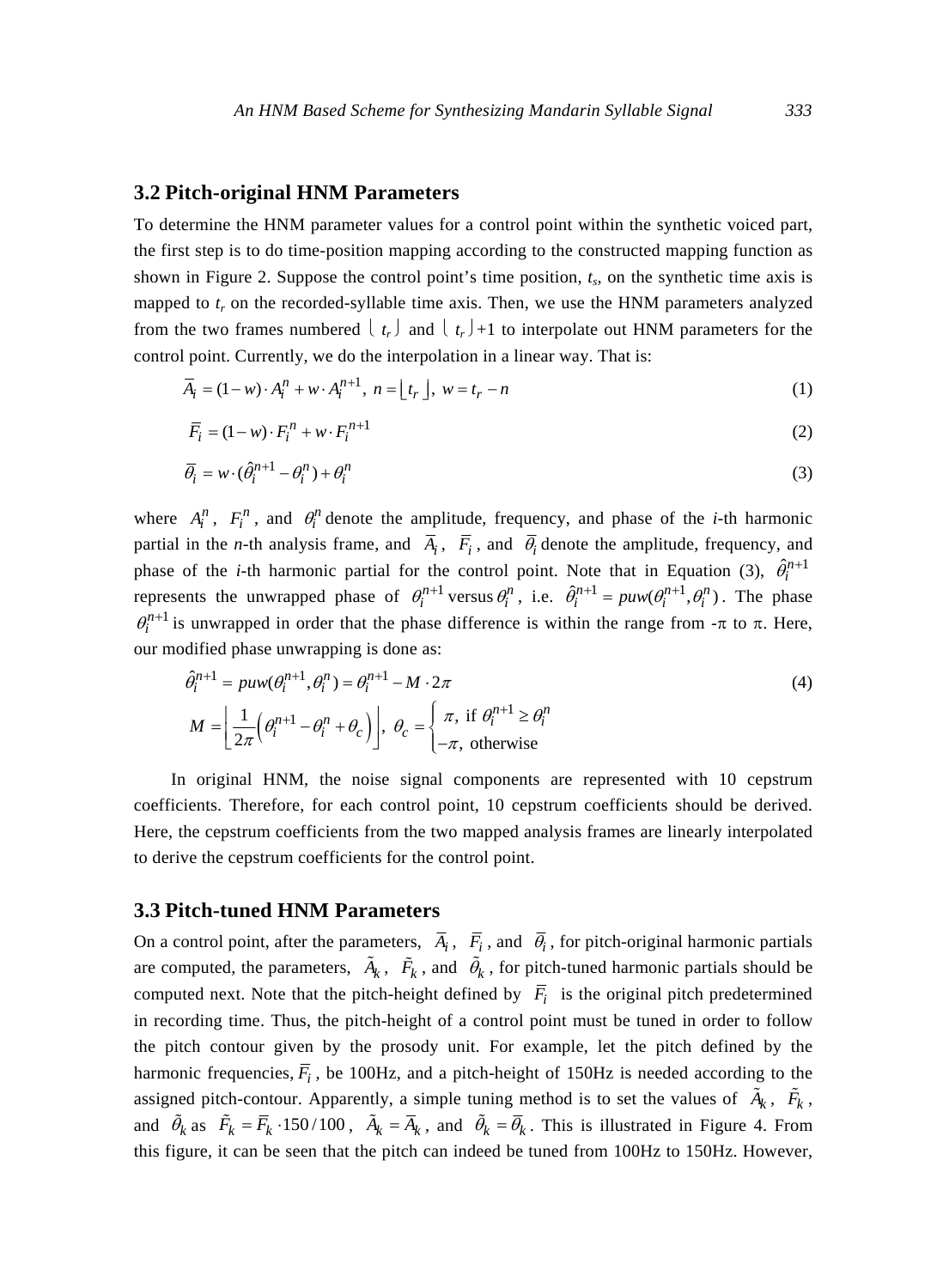the formant frequencies are also scaled up. For example, the first formant is shifted from 240Hz to 360Hz in Figure 4. The shifting of formant frequencies will cause the timbre be distinctly changed. As a result, the timbre of a synthetic syllable will not be consistent and will vary with the scaling factors (*e.g*. 150/100) set for different control points.



*Figure 4. Pitch tuning with spectral envelope scaled simultaneously.* 

To preserve the timbre while tuning the pitch-height of a control point, one principle is to keep the spectral envelope unchanged [Dodge 1997]. This implies that the amplitude  $\tilde{A}_k$  of the pitch-tuned harmonic partial located at frequency  $\tilde{F}_k$  must be computed according to an estimated spectral envelope. Here, considering both factors of efficient processing and sufficient accuracy, we estimate the spectral envelope by Lagrange interpolating the sequence of pairs,  $(\overline{F}_i, \overline{A}_i)$ . In details, for the *k*-th harmonic frequency  $\overline{F}_k$ , we first find a pitch-original harmonic frequency  $\overline{F}_j$ , from  $\overline{F}_1$ ,  $\overline{F}_2$ ,  $\overline{F}_3$ , ..., that is nearest to and less than  $\overline{F}_k$ . Then, the four pitch-original partials of the frequencies,  $\overline{F}_{j-1}$ ,  $\overline{F}_j$ ,  $\overline{F}_{j+1}$ , and  $\overline{F}_{j+2}$ , are used to perform order three Lagrange interpolation to compute the value of  $\tilde{A}_k$ . That is:

$$
\tilde{A}_k = \sum_{m=j-1}^{j+2} \overline{A}_m \cdot \prod_{\substack{h=j-1\\h \neq m}}^{j+2} \frac{\tilde{F}_k - \overline{F}_h}{\overline{F}_m - \overline{F}_h}
$$
\n
$$
\tag{5}
$$

A figure that illustrates this method of pitch tuning without changing spectral envelope is shown in Figure 5. In this figure, the pitch is scaled up by a factor of 1.25 but the timbre is preserved. Similarly, the phase  $\tilde{\theta}_k$  of the pitch-tuned harmonic partial located at frequency  $\tilde{F}_k$  can also be interpolated with the four pitch-original partials of frequencies,  $\overline{F}_{j-1}$ ,  $\overline{F}_j$ ,  $\overline{F}_{j+1}$ , and  $\overline{F}_{j+2}$ . However, the phases of the four partials,  $\overline{\theta}_{j-1}$ ,  $\overline{\theta}_j$ ,  $\overline{\theta}_{j+1}$ , and  $\overline{\theta}_{j+2}$ , must be unwrapped beforehand to prevent phase discontinuities. That is, the unwrapped phases,  $\hat{\theta}_{j-1} = \overline{\theta}_{j-1}$ ,  $\hat{\theta}_j = puw(\overline{\theta}_j, \hat{\theta}_{j-1})$ ,  $\hat{\theta}_{j+1} = puw(\overline{\theta}_{j+1}, \hat{\theta}_j)$ , and  $\hat{\theta}_{j+2} = puw(\overline{\theta}_{j+2}, \hat{\theta}_{j+1})$ , are used instead in the interpolation processing.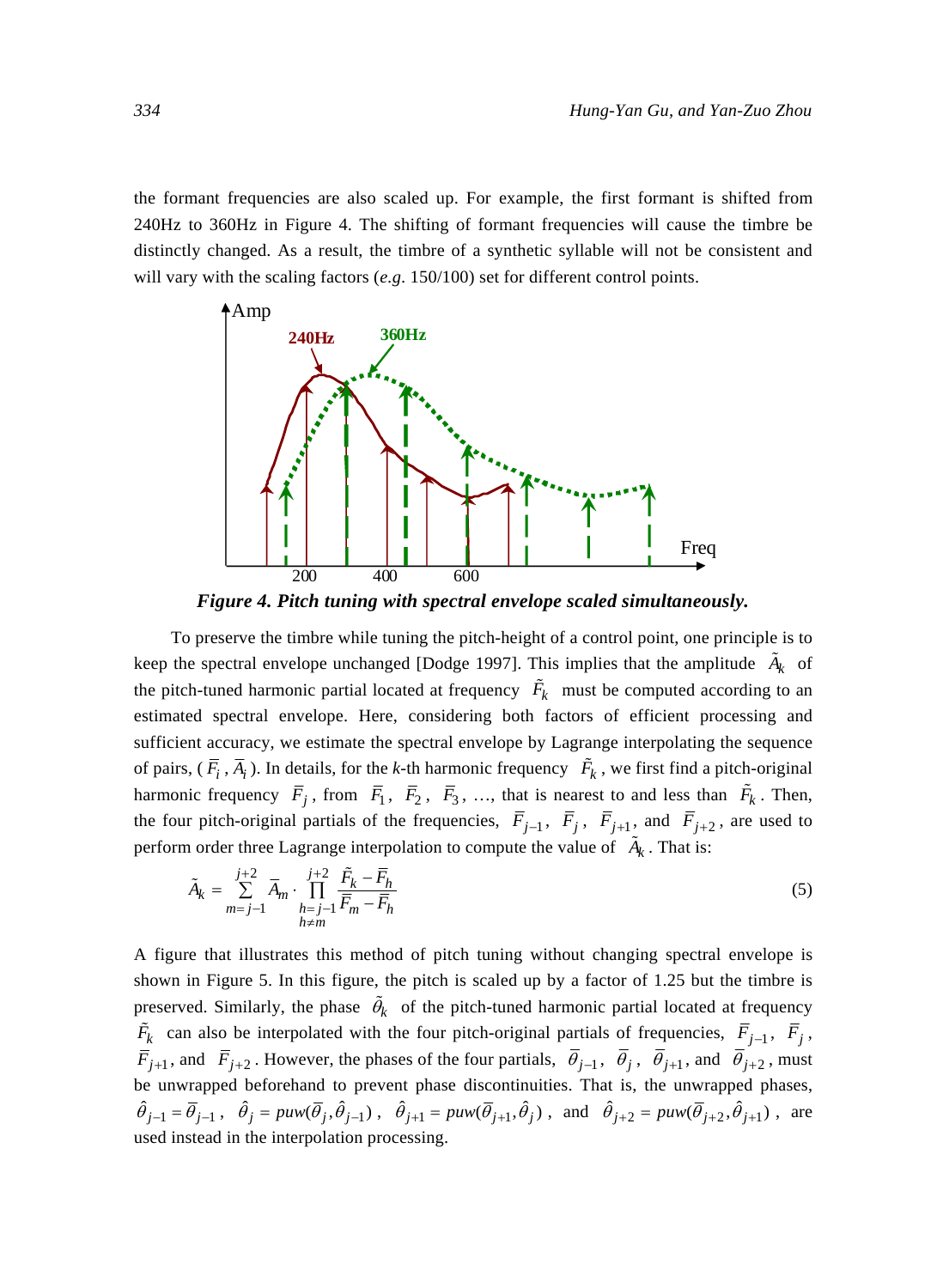

#### **4. Signal Waveform Synthesis**

For the synthetic voiced part of Figure 3, the synthetic signal, *S*(*t*), consists of harmonic and noise components. That is,  $S(t) = H(t) + N(t)$  where  $H(t)$  represents the summation of the harmonic partials and  $N(t)$  represents the summation of the noise signal components. The synthesis methods for  $H(t)$  and  $N(t)$  are described in details in the following subsections.

#### **4.1 Harmonic Signal Synthesis**

For the harmonic signal,  $H(t)$ , between the *n*-th and  $(n+1)$ -th control points, its sample values are computed with these equations (rewritten by us):

$$
H(t) = \sum_{k=0}^{L} a_k^n(t) \cos\left(\phi_k^n(t)\right), \ t = 0, 1, \dots, 99,
$$
\n(6)

$$
a_k^n(t) = \tilde{A}_k^n + \frac{t}{100} \left( \tilde{A}_k^{n+1} - \tilde{A}_k^n \right),\tag{7}
$$

$$
\phi_k^n(t) = \phi_k^n(t-1) + 2\pi f_k^n(t) / 22{,}050 , \phi_k^n(0) = \hat{\theta}_k^n,
$$
\n(8)

$$
f_k^n(t) = \tilde{F}_k^n + \frac{t}{100} (\tilde{F}_k^{n+1} - \tilde{F}_k^n),
$$
\n(9)

where *L* is number of harmonic partials, 100 is the number of samples between adjacent control points, 22,050 is the sampling rate,  $a_k^n(t)$  is the time-varying amplitude of the *k*-th partial at time *t* from the start of the *n*-th control point,  $\phi_k^n(t)$  is the cumulated phase for the *k*-th partial,  $f_k^n(t)$  is the time-varying frequency for the *k*-th partial, and  $\hat{\theta}_k^n = \text{puw}(\tilde{\theta}_k^n, \hat{\theta}_k^{n-1})$ , *i.e.* unwrapped phase of  $\tilde{\theta}_k^n$  versus  $\hat{\theta}_k^{n-1}$ . In Equations (7) and (9), linear interpolation is used, which seems enough according to perception tests.

Note that, when using Equation (6) to synthesize signal samples, the cumulated phase,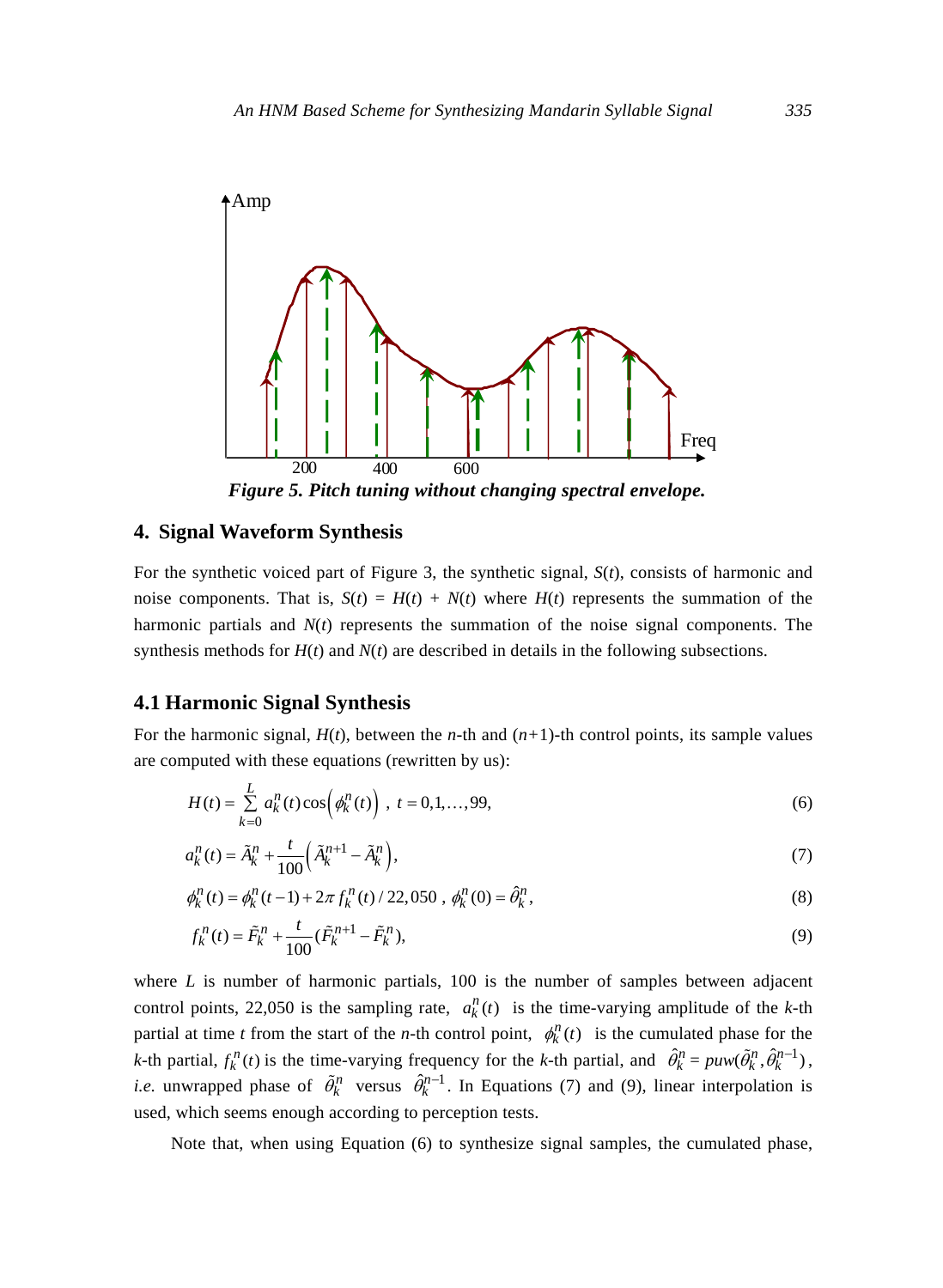$\phi_k^n(t)$ , is generally not continued at the boundary time points, *i.e. t*=0 or *t*=100. These kinds of discontinuities, *i.e.*  $\phi_k^n(100) \neq \phi_k^{n+1}(0)$ , will induce amplitude discontinuities to signal waveform, and cause clicks to be heard. To prevent these kinds of discontinuities, the amount of mismatched phase,  $\xi_k^n$ , at the boundary point,  $t=100$ , must be computed beforehand. Then, this amount can be divided and shared among the 100 sample points between two adjacent control points. Accordingly, the phases of the signal samples (especially those around the boundary point) will advance smoothly. Here, we compute the amount of mismatched phase as:

$$
\xi_k^n = puw\Big(\phi_k^n(100), \phi_k^{n+1}(0)\Big) - \phi_k^{n+1}(0) \tag{10}
$$

where the phase unwrapping function,  $p u w(x, y)$ , is as defined in Equation (4), and according to our derivation  $\phi_k^n(100)$  can be directly computed as

$$
\phi_k^n(100) = \phi_k^n(0) + \frac{\pi}{22,050} \Big( 101 \tilde{F}_k^{n+1} + 99 \tilde{F}_k^n \Big)
$$
\n(11)

The formula in Equation (11) is obtained by recursively evaluating Equations (8) and (9). Then, by dividing and sharing  $\zeta_k^n$  to the samples between two control points, Equation (6) is modified to:

$$
H'(t) = \sum_{k=0}^{L} a_k^n(t) \cos\left(\phi_k^n(t) - \frac{t}{100} \cdot \xi_k^n\right), \ t = 0, 1, \dots, 99,
$$
 (12)

Let  $L_n$  be the number of harmonic partials on the *n*-th control point. The value of  $L_n$  is computed as dividing the MVF by the pitch frequency, *i.e.*  $L_n = \text{MVF(n)} / \tilde{F}_1^n$ . In general,  $L_n$ may not be equal to  $L_{n+1}$ . Hence, we set the value of  $L$ , *i.e.* the number of partials, in Equations (6) and (12) to the greater of  $L_n$  and  $L_{n+1}$ . Suppose here that  $L_n$  is less than  $L_{n+1}$ . Then, the parameter values for the extended partials on the *n*-th control point must be defined. Here, from the consideration of signal-waveform continuity, we simply let  $\tilde{A}_k^n = 0$ ,  $\tilde{F}_k^n = \tilde{F}_k^{n+1}$ ,  $\tilde{\theta}_k^n = \tilde{\theta}_k^{n+1}$ , for  $k = 1 + L_n, 2 + L_n, ..., L_{n+1}$ .

# **4.2 Noise Signal Synthesis**

For the noise signal,  $N(t)$ , we decide to synthesize it as a summation of sinusoidal signal components [Stylianou 1996]. Let  $G_k$  be the frequency of the *k*-th sinusoid. As  $G_k$  does not change with time, we need not to distinguish  $G_k$  for different control points. Here, we let  $G_k$ =100⋅*k* (Hz). However, for the *n*-th control point, the index *k* of  $G_k$  is not started from 1 and its starting value,  $K_s^n$ , is determined by the MVF of this control point, *i.e.*  $K_s^n = \left\{MVF(n)/100\right\}$ . In contrast, the end value of the index *k* is always a fixed value,  $K_e = (11,025 / 100)$ , because  $G_k$  cannot be greater than half of the sampling frequency.

On the other hand, let  $B_k^n$  be the amplitude of the *k*-th sinusoid on the *n*-th control point.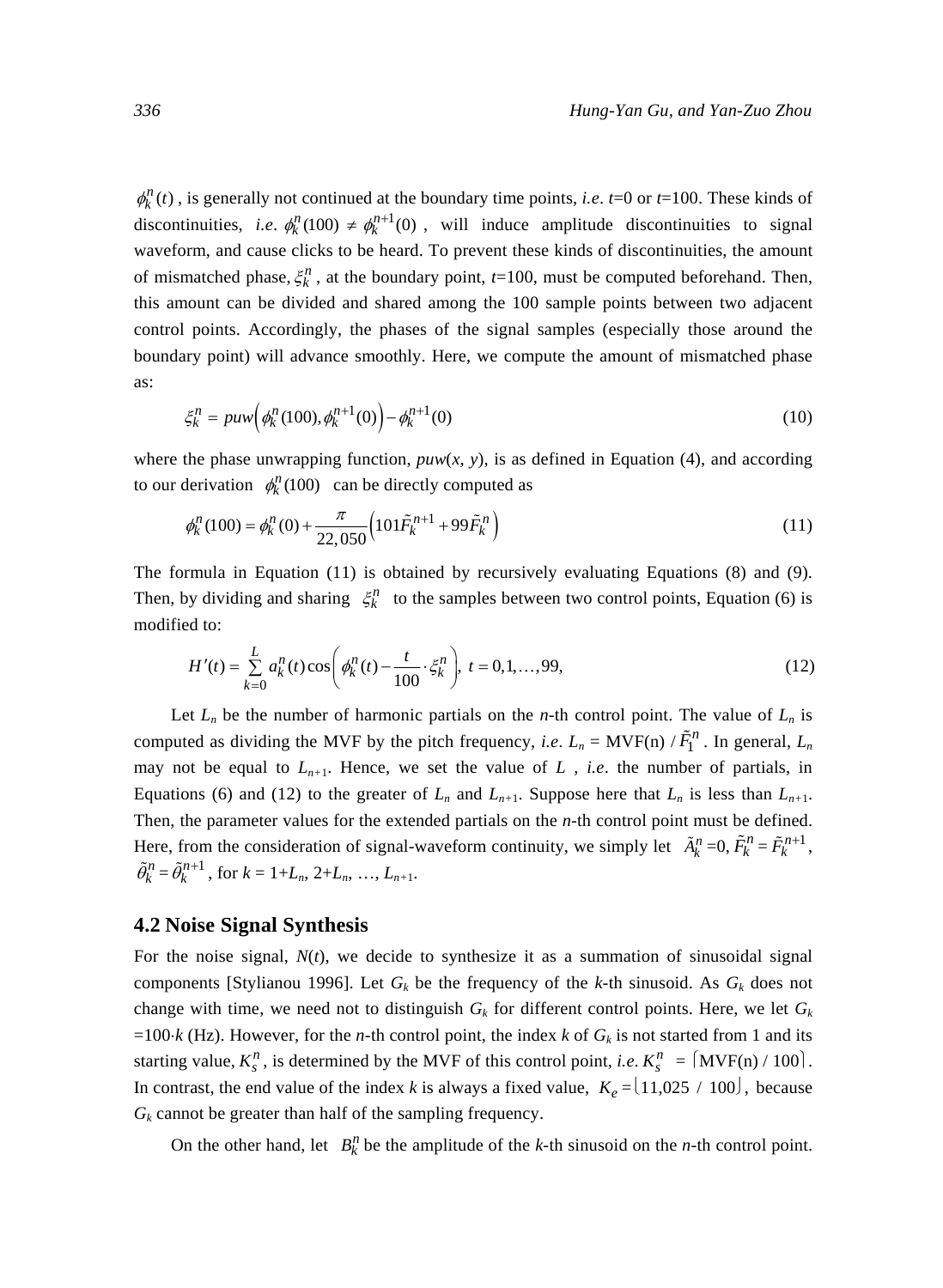To determine the values of  $B_k^n$ , the 10 cepstrum coefficients, of the *n*-th control point, representing the noise spectral envelope are first appended with zero values and inversely transformed (inverse discrete Fourier transform) to the spectral domain. Then exponentiation is taken to obtain the corresponding spectral magnitude coefficients,  $X_i$ ,  $j=0,1,\ldots,2047$ . According to  $X_j$ , the value of  $B_k^n$  can be obtained by linearly interpolating the two adjacent  $X_i$  whose frequencies indicated by the index, *i*, surround the frequency of  $G_k$ .

When the values of  $K_s^n$  and  $B_k^n$  for the *n*-th control point are known, the values of the noise-signal samples between the *n*-th and  $(n+1)$ -th control points can be computed as:

$$
N(t) = \sum_{k=K_s}^{K_e} b_k^n(t) \cos\left(\gamma_k^n + t \cdot 2\pi G_k / 22,050\right), t = 0,1,\dots,99,
$$
\n(13)

$$
b_k^n(t) = B_k^n + \frac{t}{100} (B_k^{n+1} - B_k^n),
$$
\n(14)

$$
\gamma_k^n = \gamma_k^{n-1} + 100 \cdot 2\pi G_k / 22{,}050 ,\qquad (15)
$$

where  $K_s$  is set to the lesser of  $K_s^n$  and  $K_s^{n+1}$ , and  $\gamma_k^n$  is the initial phase for the *k*-th sinusoid on the *n*-th control point. In Equation (14), the time-varying amplitude,  $b_k^n(t)$ , is only linearly interpolated.

For the synthesis of the long unvoiced part in Figures 1 and 3, the Equations (13), (14) and (15) can still be used to generate signal samples. However, the lower bound of the summation index, *k*, in Equation (13) will now be fixed to 1. This is equivalent to setting all the MVF values to the constant, 0Hz, for all the control points within the unvoiced part.

# **5. Signal Synthesis Experiment and Perception Test**

Several years ago, we proposed a synthesis method called TIPW (time-proportioned interpolation of pitch waveform) [Gu *et al.* 1998] that is an improved variant of PSOLA. Therefore, we intend to compare the three synthesis methods, based on PSOLA, TIPW, and HNM respectively, in signal clarity. A synthetic speech signal is considered to have better clarity if it is less noisy and less reverberant. Since signal clarity is the primary concern here, we use the same text analysis unit and prosody parameter generation unit for the three methods [Gu *et al.* 2000; Gu *et al.* 2007]. When run on a personal computer with an Intel Pentium 2.6 GHz CPU, the three methods can all be executed in real-time. However, the execution speeds are very different. In detail, the CPU time consumed by the HNM based method is 19.4% of the time length of the synthetic speech file, *i.e*. the speed is about 5 times real-time. On the other hand, the CPU time consumed by the TIPW and PSOLA based methods are as little as 3.5% and 4.2% of the time length of the synthetic speech file, *i.e*. the speeds are about 28 and 24 times real-time.

For comparison of signal clarity, the Mandarin short sentence, /syuen-2 zhuan-3 li-4/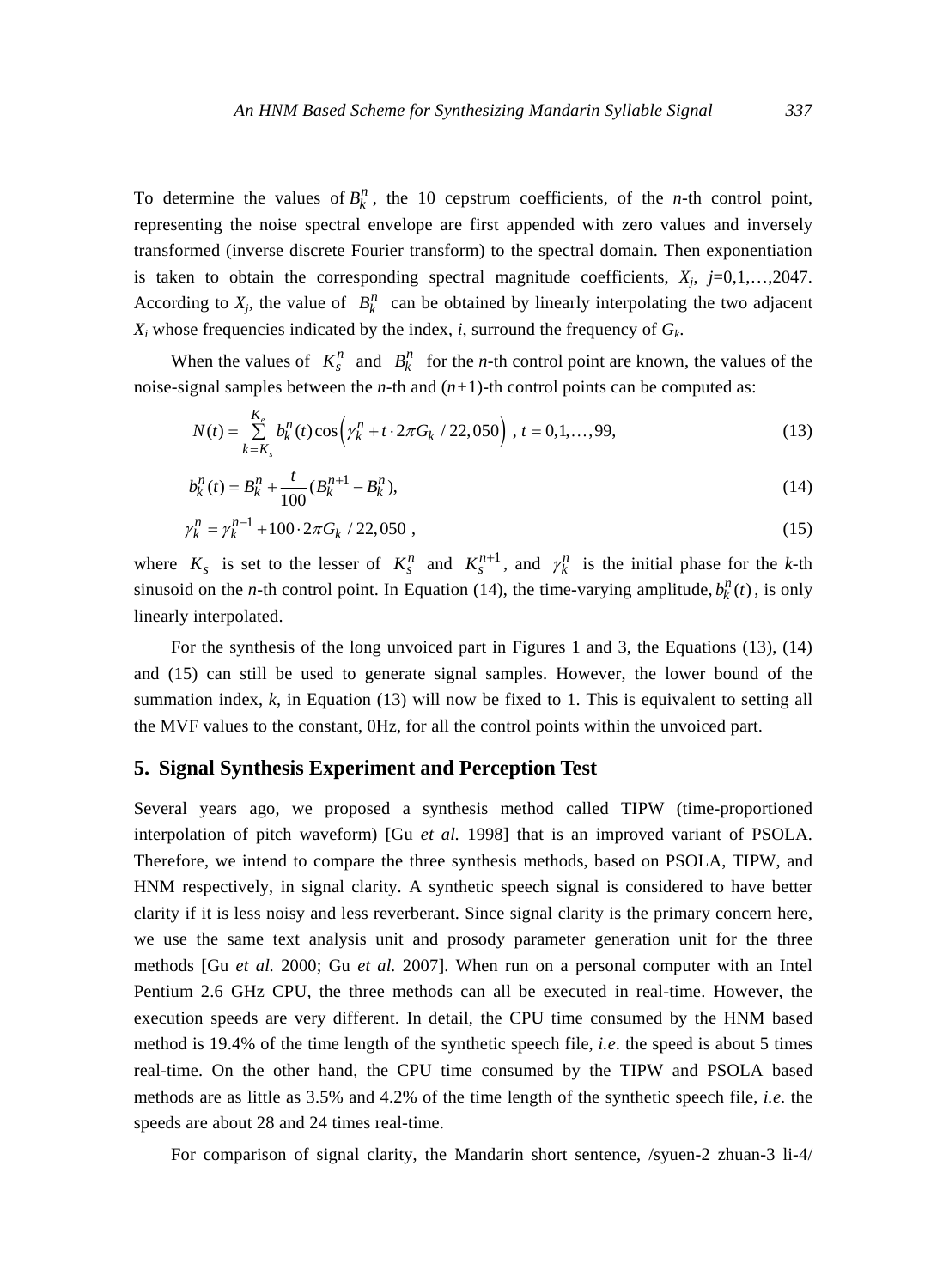(旋轉力, rotating power), is taken as an example and used to synthesize speech signals with the three methods. The spectrogram in Figure 6 is obtained by analyzing the signal synthesized by the HNM based method while the spectrograms in Figures 7 and 8 are obtained respectively by analyzing the signals synthesized by the TIPW and PSOLA based methods. By comparing Figure 6 with Figures 7 and 8, we find that more fragments exist in Figures 7 and 8 than in Figure 6, and the traces of the harmonic partials in the lower frequency band in Figure 6 are more continuous and concrete (less vibrating) than those in Figures 7 and 8. Therefore, the signal synthesized by the HNM based method should be clearer than the signal synthesized by the TIPW and PSOLA based methods.

In addition, we have used the three methods to synthesize an article and obtain three speech signal files. The article selected is a simple composition, with a total of 132 syllables, by an elementary school student. Then, the three synthetic speech files are played to 15 participants for perception tests. A score of 0 is defined if the clarity of two compared synthetic speech files cannot be distinguished. A score of 1 (or -1) is defined if the latter (or former) played is slightly better. Besides, a score of 2 (or -2) is defined if the latter (or former) played is sufficiently better. Each participant is requested to do two comparisons and give two scores. One comparison is to compare the signal clarity of the two files synthesized respectively by PSOLA and HNM based methods. And the other comparison is to compare the two files synthesized respectively by PSOLA and TIPW based methods. According to the scores given by the participants, the averaged scores are 1.2 for the first comparison and 0.33 for the second comparison. That is, the HNM based method is significantly better than the PSOLA based method in signal clarity, but the two methods, PSOLA and TIPW, are difficult to distinguish. For demonstration, we have set up a web page, http://guhy.csie.ntust.edu.tw/hmtts/hnm-demo.html. It can be browsed to listen to the synthesized Mandarin speeches using the three methods.



*Figure 6. Spectrogram of the signal synthesized by the HNM based method.*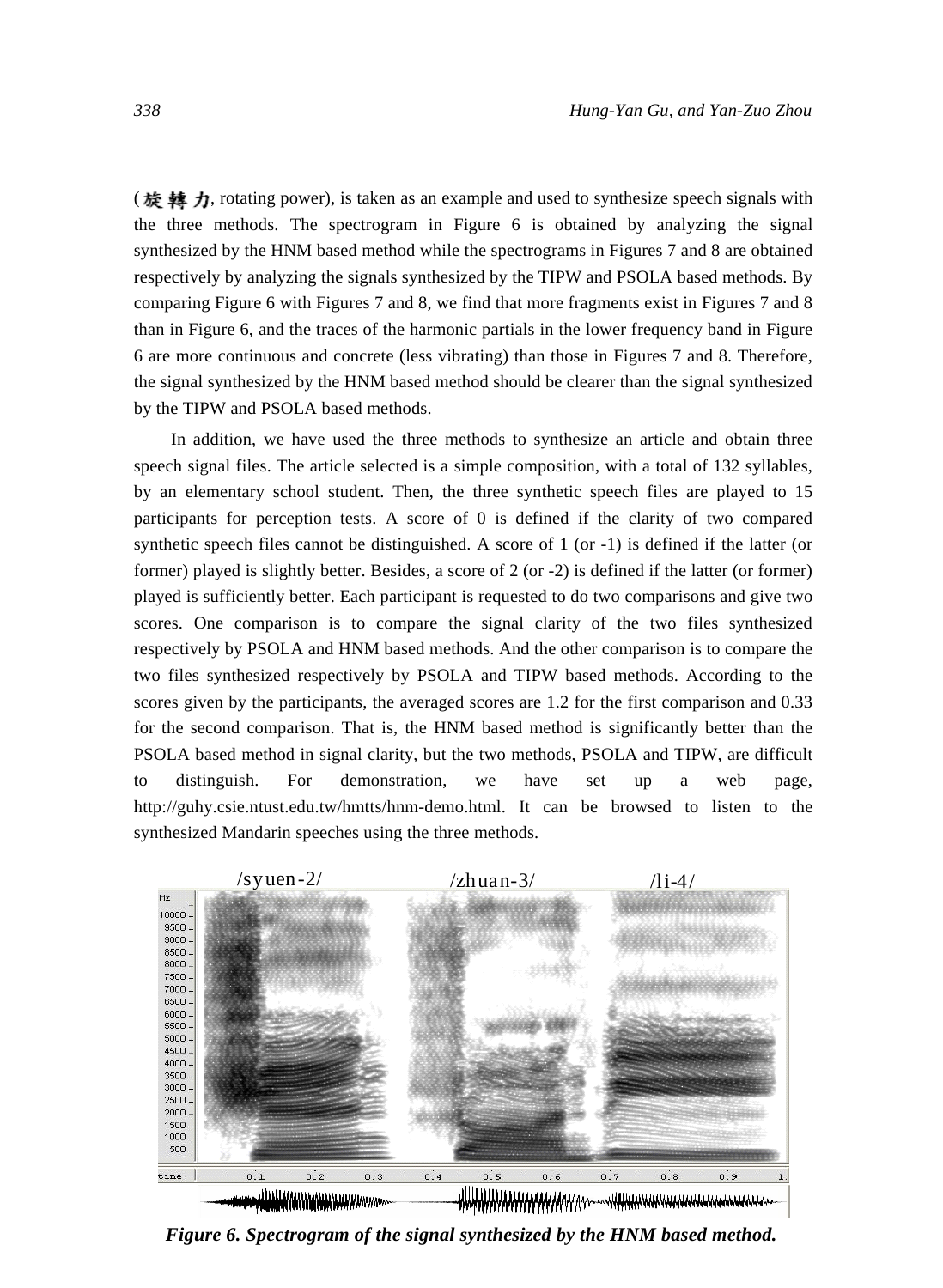

*Figure 7. Spectrogram of the signal synthesized by the TIPW based method.*



*Figure 8. Spectrogram of the signal synthesized by the PSOLA based method.* 

# **6. Concluding Remarks**

In this study, we used HNM to develop a scheme for synthesizing a Mandarin syllable's signal. Each Mandarin syllable needs only be recorded once. With this scheme, diverse prosodic characteristics can still be synthesized for a syllable without suffering significant signal-quality degradation. Three relevant issues are investigated. That is, (a) the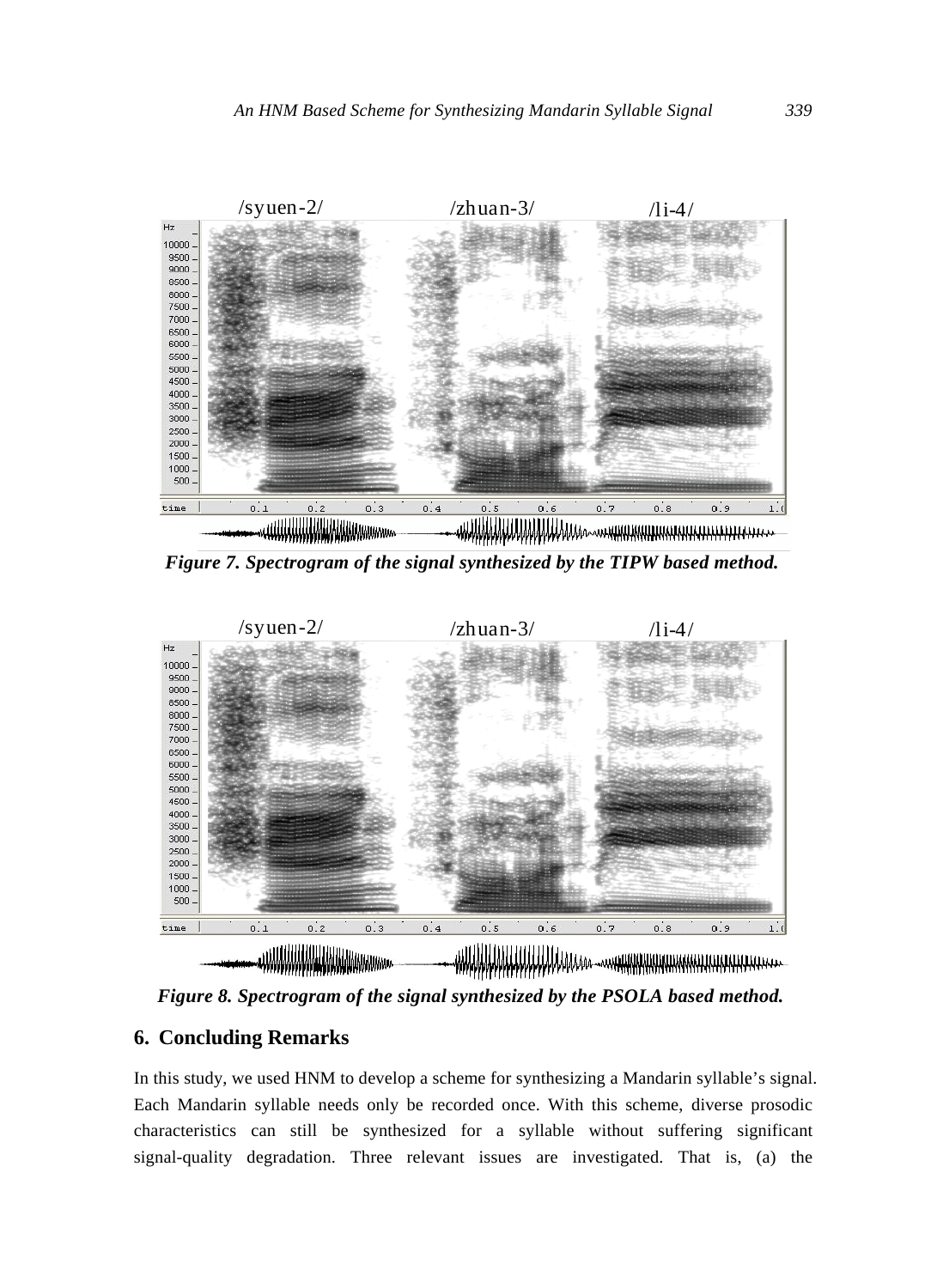determination of the HNM parameters for the control points that are placed with a fixed pace on the time axis of a synthetic syllable (note that pace widths are varied in original HNM); (b) keeping timbre consistent when the HNM parameters of a control point are adjusted to have a different pitch height (implementation method is not clearly explained in original HNM); (c) the construction of a time warping function to map between the two time axes of a synthetic syllable and its corresponding source syllable in order to synthesize more fluent syllable signal (this issue is not mentioned in original HNM). For these three issues, we have proposed feasible solutions (considering both signal quality and implementation practice). With these solutions, our scheme is therefore called an HNM based and extended syllable signal synthesis scheme (HNMES).

To test the signal clarity of the synthetic speech, the HNMES scheme has been programmed and integrated with the other units of text analysis and prosodic parameter generation that were developed earlier. Since signal clarity is the primary concern here, the same units of text analysis and prosodic parameter generation are also used for the PSOLA and TIPW based methods. According to spectrogram inspecting and perception test results, we conclude that the HNMES scheme can significantly outperform the PSOLA and TIPW based schemes in signal clarity (much clearer and no reverberation). Therefore, the HNMES scheme is recommended for synthesizing speech signal of not only Mandarin but also other syllable-prominent languages.

Note that in this study, signal clarity is the primary concern and prosodic parameters are generated with only simple rules. Therefore, the synthetic speeches are not natural and felt of a machine tongue when listening to the example synthetic speeches. In the future, we will study to construct a more powerful prosodic parameter generation unit. Then, we will combine it with the syllable signal synthesis scheme, HNMES.

#### **Acknowledgments**

This study is partially supported by National Science Council under the contract number, NSC 96-2221-E-011-163.

#### **Reference**

- Chang, T. Y., *A Mandarin Text-to-speech System Using a Large Number of Words as Synthesis Units*, Master thesis, National Chung Hsing University, Taichung, Taiwan, 2005. (in Chinese)
- Chou, F. C., *Corpus-based Technologies for Chinese Text-to-Speech Synthesis*. PhD thesis, National Taiwan University, Taipei, Taiwan, 1999.
- Dodge, C., and T. A. Jerse, *Computer Music: Synthesis, Composition, and Performance*, 2<sup>nd</sup> edition, Schirmer Books, New York, 1997.